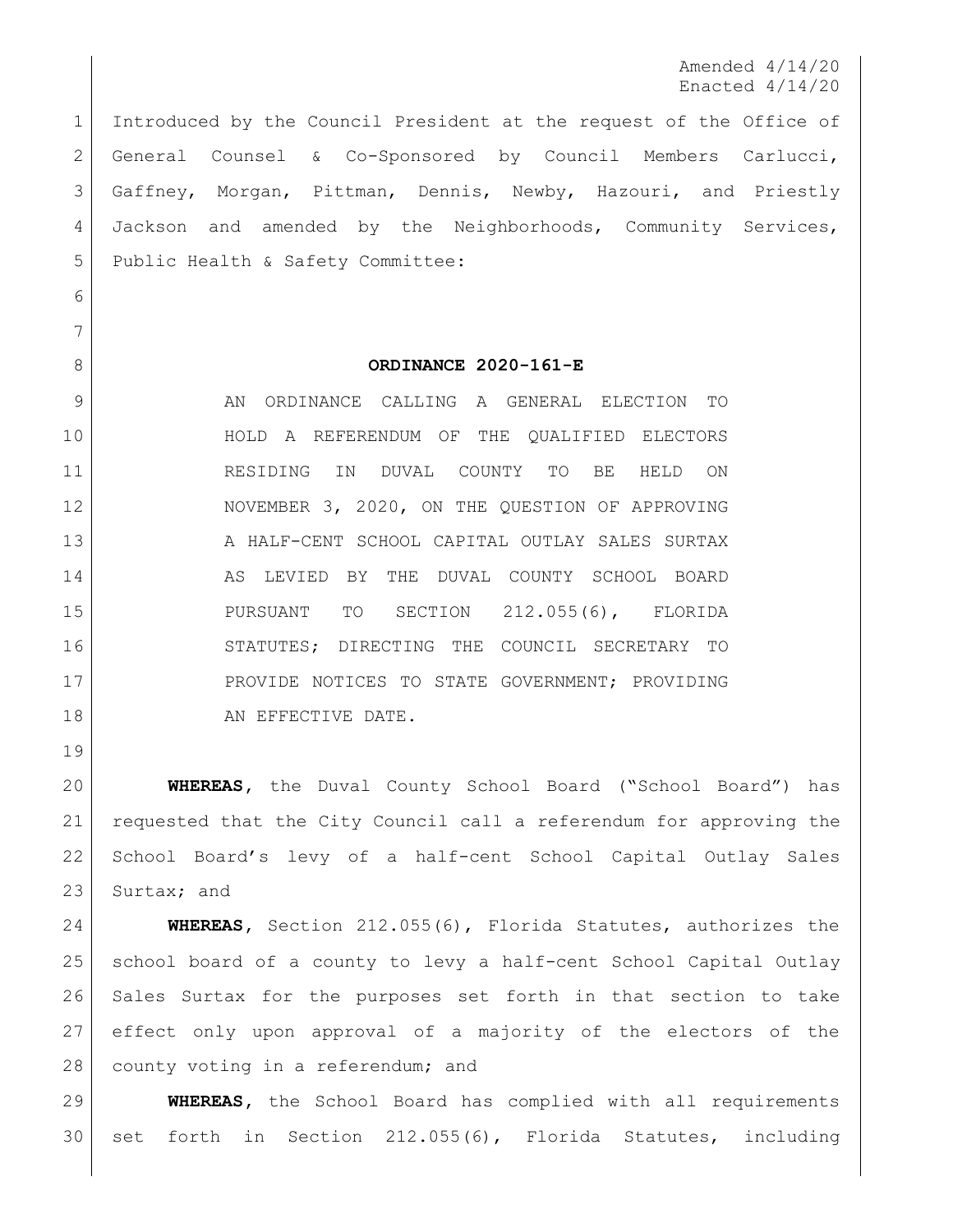Amended 4/14/20

 adopting the resolution, attached hereto as **Revised Exhibit 1,**  labeled as "Revised Exhibit 1, Revised Reso, April 6, 2020 – NCSPHS"; and

 **WHEREAS,** pursuant to Section 212.055(6), Florida Statutes, only the City Council has the authority to place the referendum on 6 the ballot; now therefore

 **BE IT ORDAINED** by the Council of the City of Jacksonville: **Section 1. Findings.** The Council finds as follows: 9 | The above recitals are true and correct and incorporated 10 herein by reference.

11 In particular, the Council finds that the School Board, pursuant to its authority under Section 212.055(6), Florida Statutes, has adopted a resolution levying a half-cent School Capital Outlay Sales Surtax, subject to approval by the voters in a referendum. The School Board resolution is attached hereto as **Revised Exhibit 1,** labeled as "Revised Exhibit 1, Revised Reso, 17 April 6, 2020 - NCSPHS" and incorporated by this reference.

 **Section 2. Adoption of School Capital Outlay Sales Surtax.**

 (a) Upon approval by a majority vote of the electors of Duval County and the satisfaction of all applicable state laws, the 22 School Board's half-cent surtax is levied at the rate of 0.5 percent per dollar on all transactions within Duval County subject to the State sales and use tax imposed by Chapter 212, Florida 25 Statutes.

 (b) The School Board's half-cent School Capital Outlay Sales 27 Surtax shall take effect on January 1, 2021.

 (c) The School Capital Outlay Sales Surtax shall be collected and administered as set forth in Section 212.054, Florida Statutes.

 (d) The proceeds of the School Board's half-cent School Capital Outlay Sales Surtax shall be remitted to the School Board

 $- 2 -$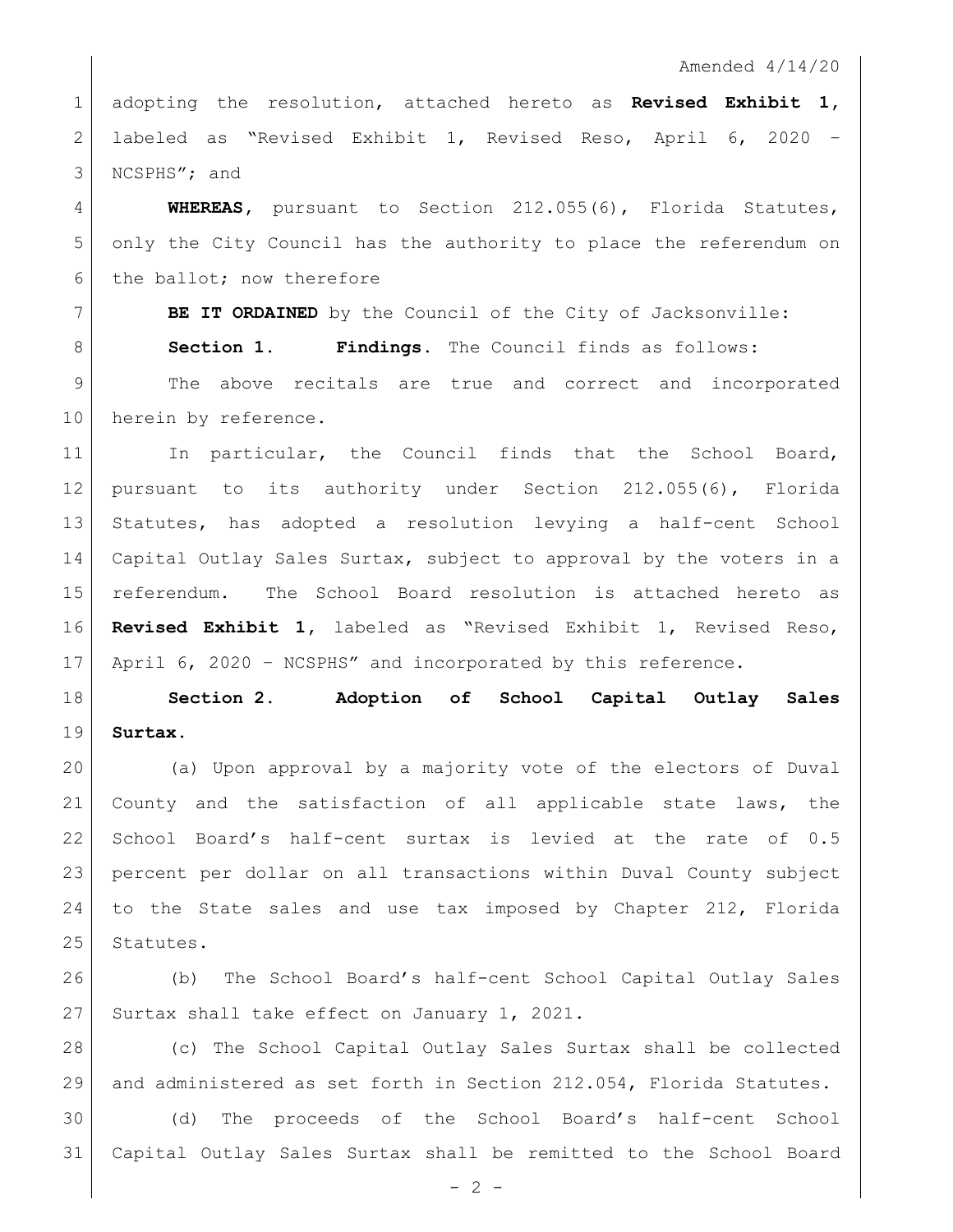## Amended 4/14/20

 pursuant to Section 212.055(6), Florida Statutes, and shall be 2 implemented in accordance with the requirements of Sections 3 212.055(6) and 212.054, Florida Statutes, as directed by the Duval 4 County School Board, as required by state law.

**Section 3. Referendum.** 

 (a) At the request of the Duval County School Board, the surtax referendum shall be placed on the ballot for the general 8 election to be held in November of 2020.

 (b) The referendum election shall be held and conducted in the manner prescribed by law for holding referenda elections.

 (c) All qualified electors in Duval County shall be entitled 12 and permitted to vote in the referendum election.

13 (d) The Supervisor of Elections is authorized and directed, when printing the mail-in ballots and ballot strips for use in the voting machines for the referendum called for in this Section 3, to print the referendum question set forth in Section 5 hereof on said mail-in ballots and ballot strips at the appropriate place 18 therefor.

 **Section 4. Notice of Referendum.** Notice of the referendum shall be given according to law and in the manner provided in 21 Section 100.342, Florida Statutes.

 **Section 5. Referendum Question.** The form of the title and question for the School Capital Outlay Sales Surtax referendum 24 shall be substantially as follows:

OFFICIAL BALLOT

27 School District of Duval County, Florida General Election – November 3, 2020

 School Capital Outlay Sales Surtax to Improve Safety and the Learning Environment

- 3 -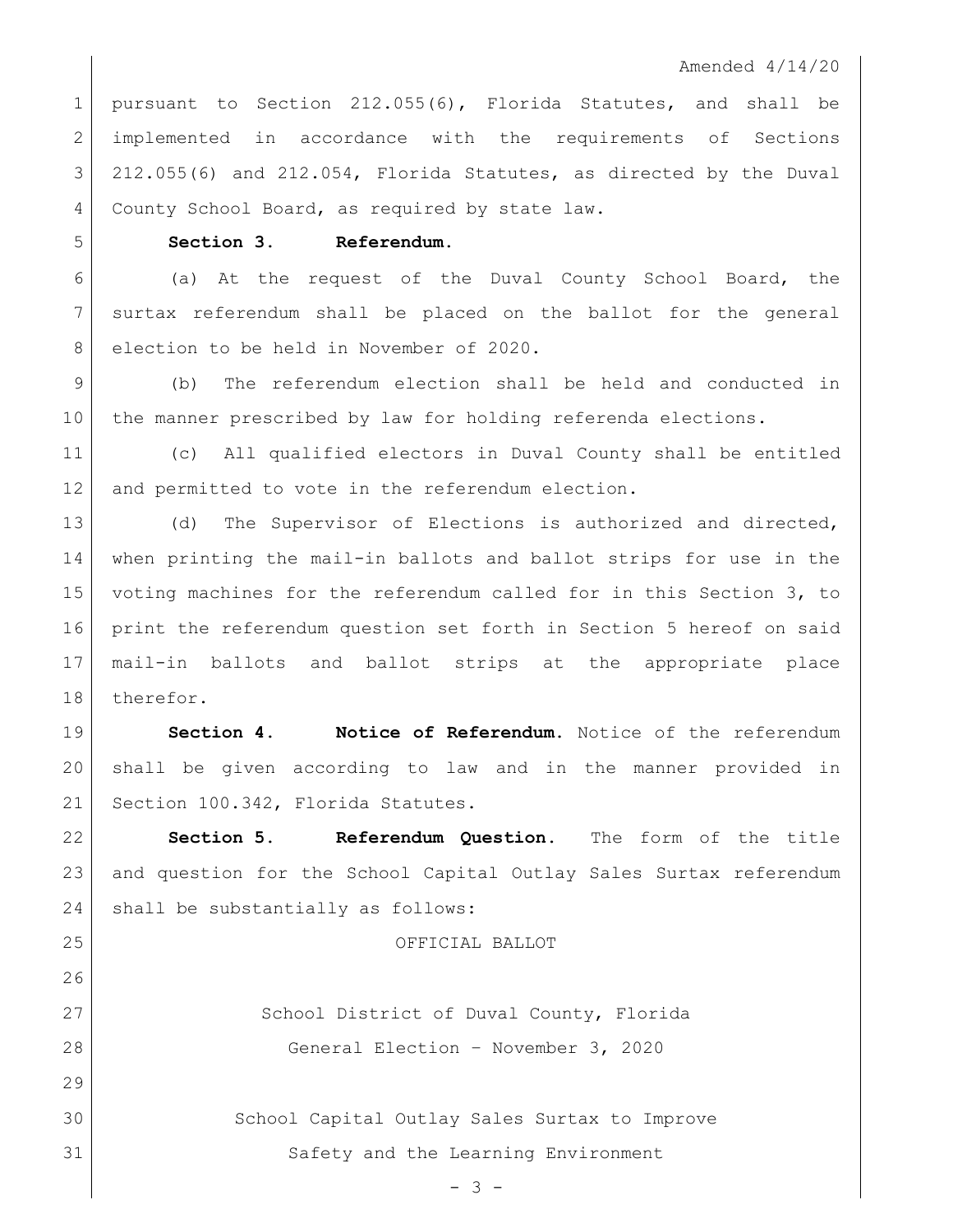2 To upgrade aging schools through repairs and modernization, to keep schools safe and to continue to **promote** a conducive learning environment, to improve 5 technology, and to replace existing or build new schools, and share with charter schools for their allowable uses, shall the Duval County School Board be authorized to levy 8 a 15-year half-cent sales surtax, with expenditures based upon the Surtax Capital Outlay Plan, and monitored by an independent citizens committee?

11 | Southern For the Half-Cent Tax

**Against the Half-Cent Tax Section 6. Referendum Results.** If a majority of the votes cast in the referendum shall be for the half-cent School Capital Outlay Sales Surtax, the half-cent School Capital Outlay Sales Surtax shall be adopted and shall take effect as provided in the School Board's resolution attached hereto as **Revised Exhibit 1,**  labeled as "Revised Exhibit 1, Revised Reso, April 6, 2020 – NCSPHS." If less than a majority of the votes cast at the referendum shall be for the half-cent School Capital Outlay Sales Surtax, the half–cent School Capital Outlay Sales Surtax shall be 23 defeated and shall not take effect.

 **Section 7. Notices to State.** The Council Secretary or her authorized representative shall provide, on behalf of the Council, the notices to the Florida Department of Revenue required in 27 | Section 212.054(7)(a) and (b), Florida Statutes.

 **Section 8. Separate Board Action.** If a majority of the votes cast in the referendum shall be for the half-cent School Capital Outlay Sales Surtax, the Duval County School Board, by separate action, shall, consistent with law and the plan adopted as

- 4 -